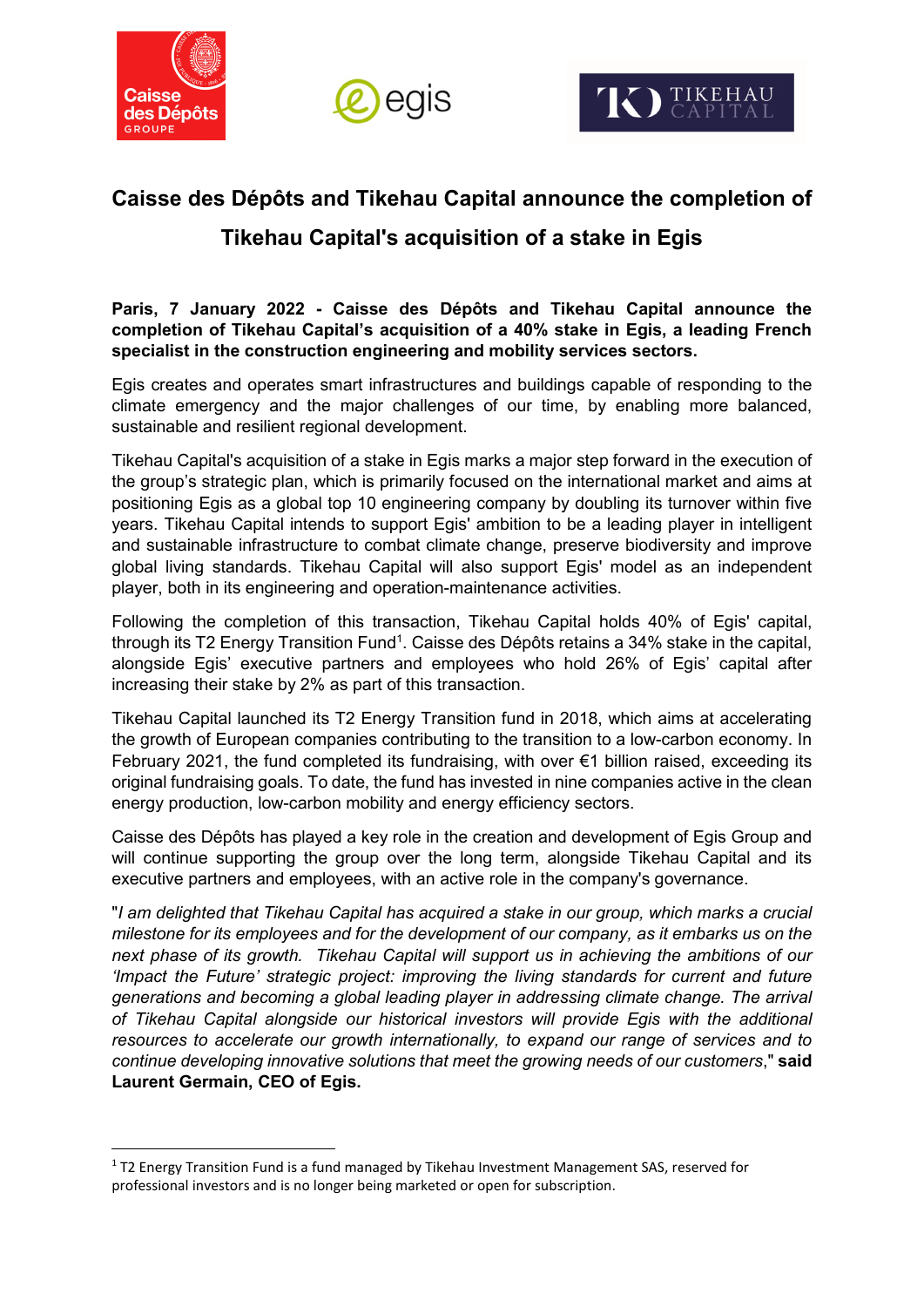





"*We are delighted to join forces with Caisse des Dépôts and Egis' existing shareholders to support the group in achieving its ambitious growth plan. Egis is involved in numerous infrastructure projects and in the operation of facilities utilised by millions of people globally. Environmental challenges are a key priority for Egis: its long-standing expertise in developing sustainable solutions will provide the company with a major differentiation lever to position itself among the world's leading engineering services companies*," **said Emmanuel Laillier, Head of Private Equity at Tikehau Capital, and Pierre Devillard, Executive Director in the Private Equity team at Tikehau Capital.**

**For Éric Lombard, Chief Executive Officer of Caisse des Dépôts Group:** "*Caisse des Dépôts is delighted to welcome a new trusted shareholding partner to support Egis in the next stage of its international development. Caisse des Dépôts will continue supporting Egis' success, a leading French engineering company with a global reach. Thanks to the commitment of its management team and employees, Egis continues leveraging its exceptional growth path and is well positioned to become a key player in ecological transition and sustainable regional development*."

**Thomas Salvant, Chairman of Egis Partenaires, said**: "*The shareholders of Egis Partenaires are excited to welcome Tikehau Capital as an investor. From Egis' inception, our enduring focus has been sustainable development and we are keen to keep up this momentum with the support of our new shareholder, both in France and internationally. Tikehau Capital's involvement will enable us to achieve our ambitious growth objectives, to continue diversifying our expertise and expanding our global platform, for the benefit our clients, and to strengthen our position as a leading player on the global stage"*.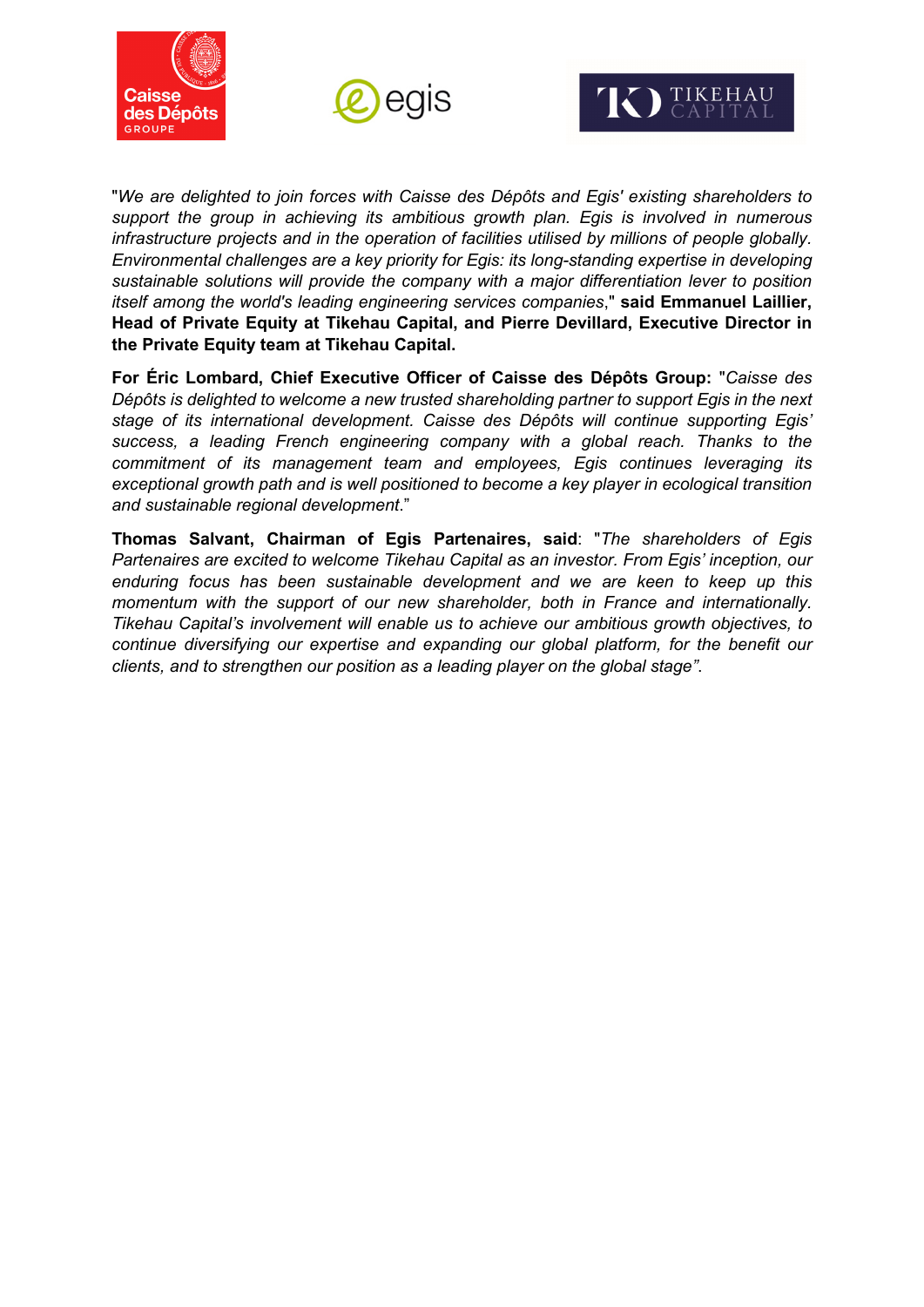





## **About Egis**

A major international group in the construction engineering and mobility services sectors, Egis creates and operates intelligent infrastructure and buildings capable of responding to the climate emergency and addressing the major challenges of our time by helping to achieve more balanced, sustainable and resilient territorial development.

Egis places its multiple fields of expertise at the disposal of the community and makes cutting-edge innovation accessible to all projects throughout their lifecycle: consulting, engineering, operation. Through its wide-ranging fields of activity, Egis is a central player in the collective organisation of society and the living environment of its inhabitants all over the world.

€1,07 billion turnover in 2020 - 16,000 employees

## **About Tikehau Capital**

Tikehau Capital is a global alternative asset management group with €31.8 billion of assets under management (as of 30 September 2021). Tikehau Capital has developed a wide range of expertise across four asset classes (private debt, real assets, private equity and capital markets strategies) as well as multi-asset and special opportunities strategies.

Tikehau Capital is a founder-led team with a differentiated business model, a strong balance sheet, proprietary global deal flow and a track record of backing high quality companies and executives. Deeply rooted in the real economy, Tikehau Capital provides bespoke and innovative alternative financing solutions to companies it invests in and seeks to create long-term value for its investors, while generating positive impacts on society.

Leveraging its strong equity base ( $\epsilon$ 2.9 billion of shareholders' equity as of 30 June 2021), the firm invests its own capital alongside its investor-clients within each of its strategies.

Controlled by its managers alongside leading institutional partners, Tikehau Capital is guided by a strong entrepreneurial spirit and DNA, shared by its 672 employees (as of 30 September 2021) across its 12 offices in Europe, Asia and North America. Tikehau Capital is listed in compartment A of the regulated Euronext Paris market (ISIN code: FR0013230612; Ticker: TKO.FP).

For more information, please visit: [www.tikehaucapital.com](http://www.tikehaucapital.com/)

#### **Disclaimer:**

This transaction was carried out by TIKEHAU INVESTMENT MANAGEMENT SAS (on behalf of the funds thatit manages), a portfolio management company approved by the AMF since 19/01/2007 under number GP0700000006.

This document is not an offer to sell securities or to provide investment advisory services. This document

contains general information only and is not intended to represent general or specific investment advice. Past performance is not a reliable indicator of future results and targets are not guaranteed. Certain statements and forecasted data are based on current expectations, current market and economic conditions, estimates, projections and the opinions of Tikehau Capital and/or its affiliates. Due to various risks and uncertainties, actual results may differ materially from those reflected or contemplated in such forward-looking statements or in any case studies or forecasts. All references to Tikehau Capital's advisory activities in the US or with respect to US persons relate to Tikehau Capital North America.

## **About the Caisse des Dépôts Group**

Caisse des Dépôts and its subsidiaries form a public long-term investor group serving the general interest and economic development of local areas. It combines five areas of expertise: social policy (pensions, professional training, disability, old age, health), asset management, monitoring subsidiaries and strategic shareholdings, business financing (with Bpifrance) and Banque des Territoires.

## **Press contacts**

**Egis** Isabelle Mayrand +33 1 39 41 44 17 - [isabelle.mayrand@egis-group.com](mailto:isabelle.mayrand@egis-group.com) Sabine Mendy +33 1 39 41 43 05 - [sabine.mendy@egis-group.com](mailto:sabine.mendy@egis-group.com)